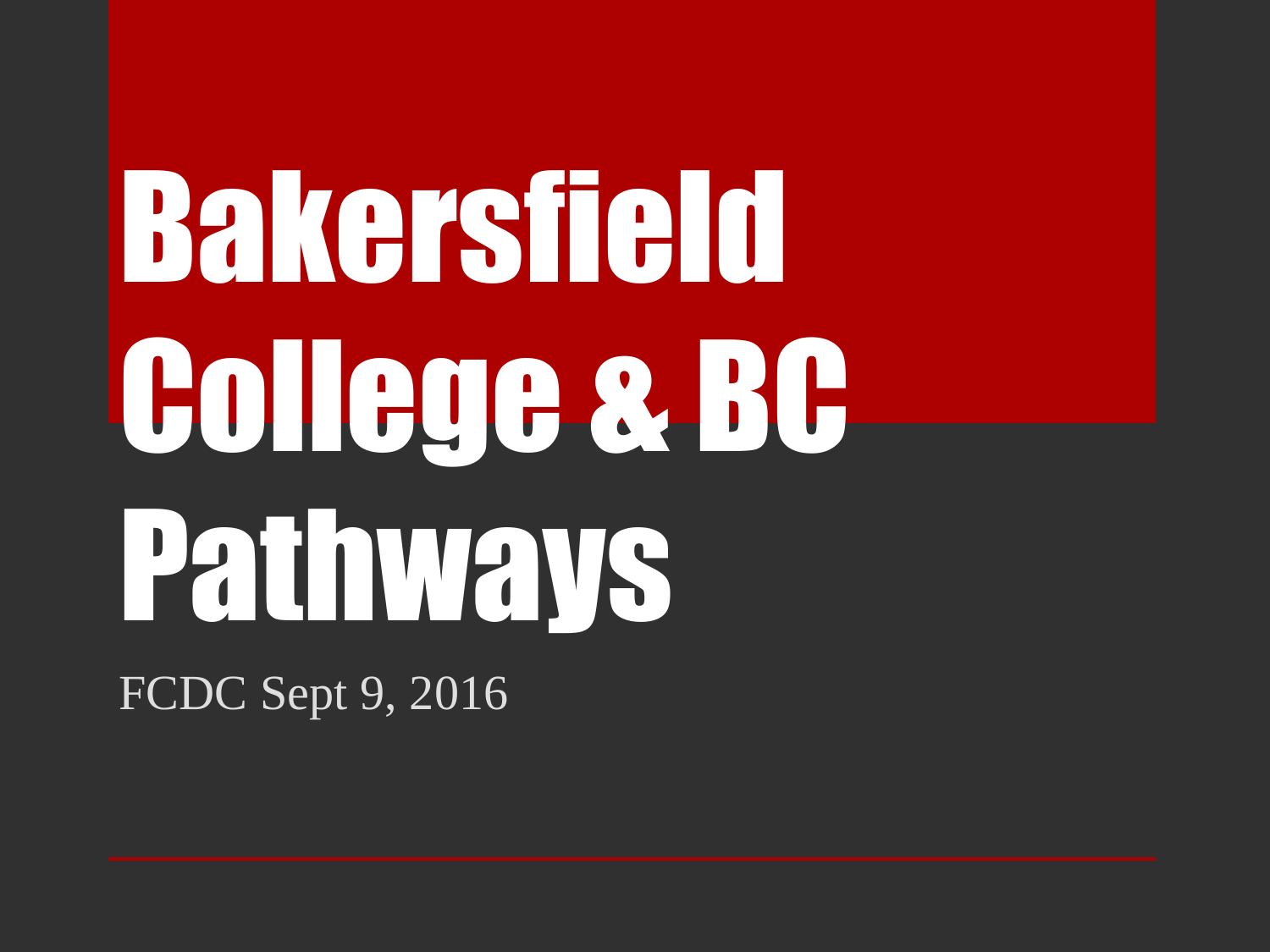- Whole programs of study.
- Informed choice and majors.
- Default pathways.
- Guaranteed milestone courses.
- Intrusive, just-in-time advising.
- Math alignment to majors.

## Pathway Essentials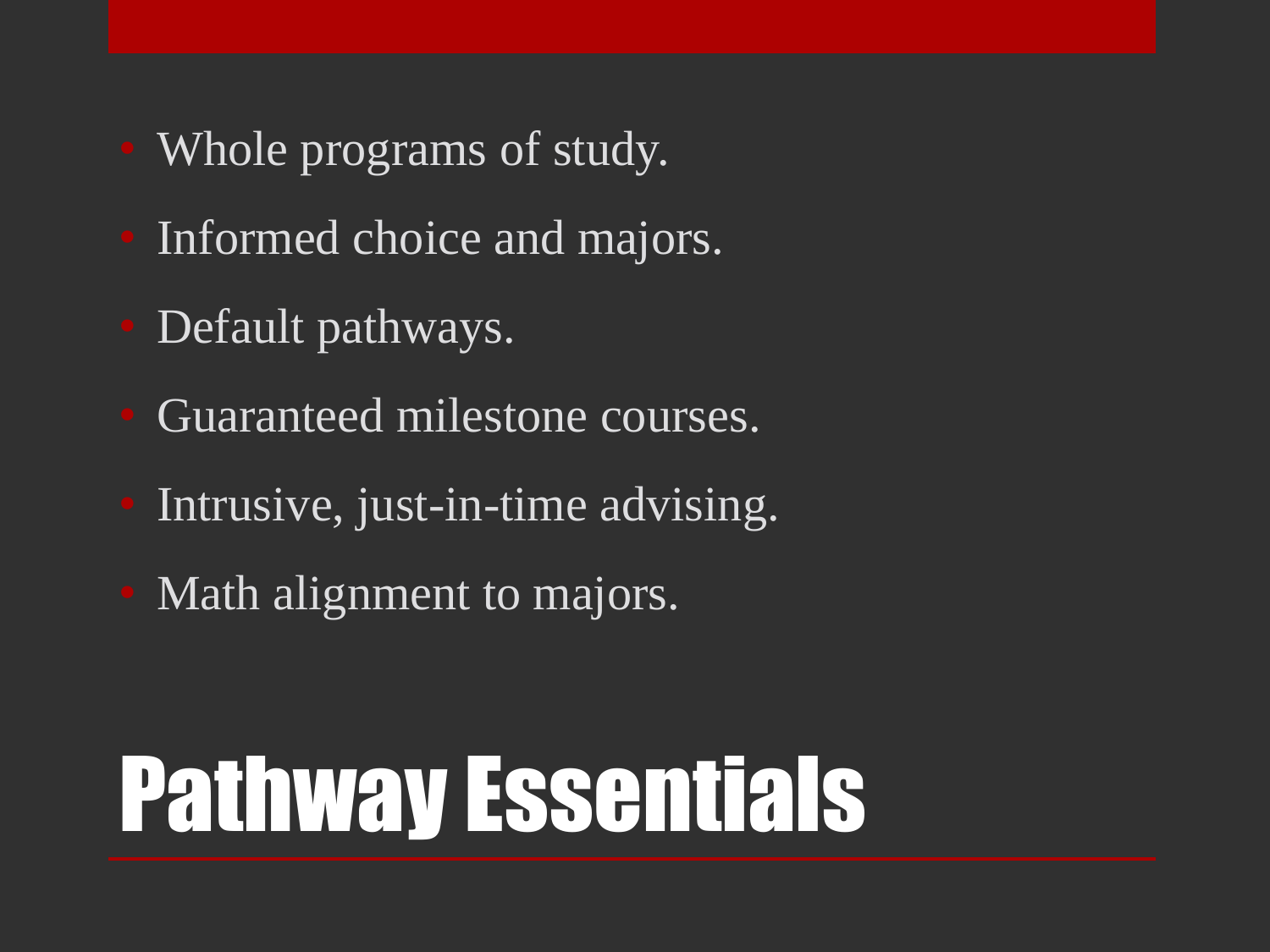

• Taking too much time Average 60 unit AA Nationally 78.8 units BC average 84 units (64 to 109units) translates to 3.5 to 5 years

- Taking too many credits
- Spending too much money



Not graduating – Only 1% of the students placed 3 & 4 levels below college in math will ever finish a college level transferable math class

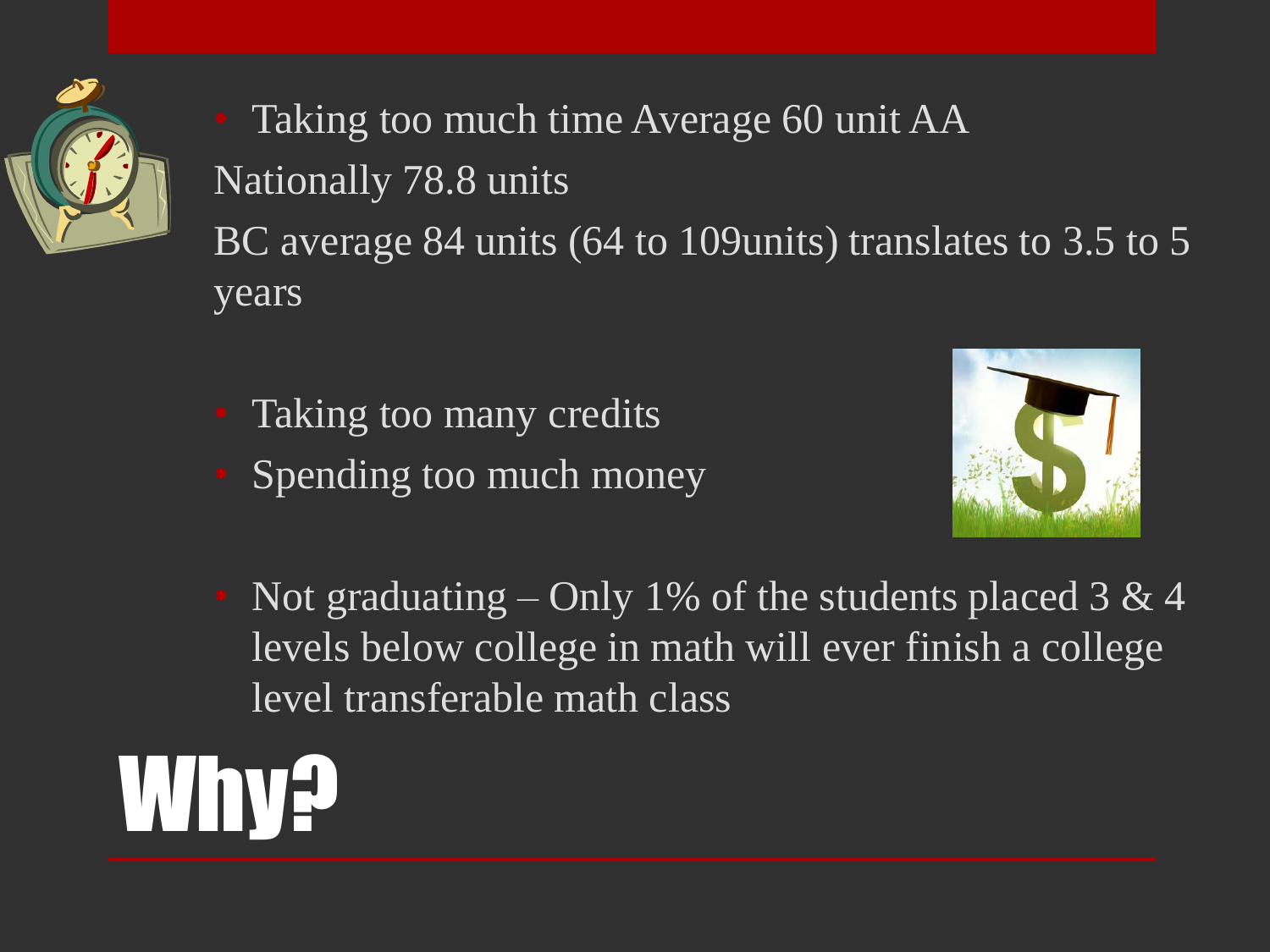## Go to spread sheet

| Period         |             | <b>FALL</b>      |             | <b>SPRING 1</b> |              | <b>SUMMER 1</b> |             | <b>FALL 2</b>    | <b>SHALC</b><br><b>SFRING</b> | гасса |             | <b>SPRING 3</b>  |              | FALL <sup>4</sup> |             | <b>SPRING 4</b>   |             | <b>FALL 5</b>    |             | <b>SPRING 5</b>        |             | <b>SUMMER 5</b>  |
|----------------|-------------|------------------|-------------|-----------------|--------------|-----------------|-------------|------------------|-------------------------------|-------|-------------|------------------|--------------|-------------------|-------------|-------------------|-------------|------------------|-------------|------------------------|-------------|------------------|
| Major          |             | <b>MUSC</b>      |             | <b>MUSC</b>     |              | <b>MUSC</b>     |             | <b>MUSC</b>      |                               |       |             | <b>BUSG</b>      |              | <b>MUSC</b>       |             | <b>UNDE</b>       |             | <b>ENGR</b>      |             | <b>UNDE</b>            |             | <b>ENGR</b>      |
|                | <b>MATH</b> | <b>B22</b>       | <b>ASTR</b> | <b>B2</b>       | <b>IPOLS</b> | <b>B1</b>       | <b>BIOL</b> | <b>B11</b>       |                               |       | <b>ASTR</b> | <b>B2</b>        | <b>IBIOL</b> | <b>B11</b>        | <b>ENGR</b> | <b>B47</b>        | <b>MATH</b> | B <sub>1</sub> A | <b>MATH</b> | B <sub>1</sub> B       | <b>MATH</b> | B <sub>6</sub> A |
|                | <b>ENGL</b> | B <sub>1</sub> A | <b>CHST</b> | <b>B30A</b>     |              |                 | <b>MUSC</b> | <b>B21A</b>      |                               |       | <b>HLED</b> | <b>B1</b>        |              |                   | <b>SPAN</b> | B <sub>1</sub> AB |             |                  | <b>ACDV</b> | <b>B280</b>            |             |                  |
|                | <b>MUSC</b> | <b>B2</b>        | <b>COMM</b> | <b>B8</b>       |              |                 | <b>MUSC</b> | B <sub>5</sub> A |                               |       | PHIL        | B <sub>6</sub> A |              |                   |             |                   |             |                  | <b>CHEM</b> | B <sub>2</sub> A       |             |                  |
| <b>Summary</b> |             |                  |             |                 |              |                 |             |                  |                               |       |             |                  |              |                   |             |                   |             |                  |             |                        |             |                  |
|                |             |                  |             |                 |              |                 |             |                  |                               |       |             |                  |              |                   |             |                   |             |                  |             | 100%<br><b>ABILO H</b> | $\left($    |                  |
|                |             |                  |             |                 |              |                 |             |                  |                               |       |             |                  |              |                   |             |                   |             |                  |             |                        |             |                  |

|               |              |                  |              |                  |             |                 |             |                  | IFFIT D     | D4A              |             |                  |              |                  |             |                  |             |                   |             |                 |             |
|---------------|--------------|------------------|--------------|------------------|-------------|-----------------|-------------|------------------|-------------|------------------|-------------|------------------|--------------|------------------|-------------|------------------|-------------|-------------------|-------------|-----------------|-------------|
|               |              |                  |              |                  |             |                 |             |                  |             |                  |             |                  |              |                  |             |                  |             |                   |             |                 |             |
| <b>Period</b> |              | <b>FALL 1</b>    |              | <b>SPRING 1</b>  |             | <b>SUMMER 1</b> |             | <b>FALL</b> :    |             | <b>SPRING 2</b>  |             | <b>SUMMER 2</b>  |              | <b>FALL 3</b>    |             | <b>SPRING 3</b>  |             | FALL <sup>4</sup> |             | <b>SPRING 4</b> | <b>GRAD</b> |
| <b>Major</b>  |              | <b>ENGR</b>      |              | <b>ENGR</b>      |             | <b>ENGR</b>     |             | <b>ENGR</b>      |             | <b>UNDE</b>      |             | <b>ENGR</b>      |              | <b>ENGR</b>      |             | <b>ENGR</b>      |             | <b>ENGR</b>       |             | <b>ENGR</b>     | <b>PHYS</b> |
|               | <b>MATH</b>  | B <sub>1</sub> A | <b>MATH</b>  | B <sub>1</sub> B | <b>GEOL</b> | <b>B10</b>      | <b>MATH</b> | B <sub>6</sub> A | math        | B <sub>6</sub> B | <b>PHYS</b> | B <sub>4</sub> A | <b>IMATH</b> | B <sub>6</sub> C | <b>MATH</b> | B <sub>6</sub> D | <b>GEOG</b> | <b>B1</b>         | <b>FORE</b> | <b>B2</b>       | <b>MATH</b> |
|               | <b>COMM</b>  | <b>B1</b>        | <b>ACDV</b>  | <b>B281B</b>     |             |                 | <b>CHEM</b> | B <sub>1</sub> A | <b>CHEM</b> | B <sub>1</sub> B |             |                  | <b>ENGR</b>  | <b>B36</b>       | <b>HIST</b> | <b>B18</b>       | <b>INDR</b> | <b>B12</b>        | <b>INDR</b> | <b>B20A</b>     |             |
|               | <b>ENGL</b>  | B <sub>1</sub> A | <b>BIOL</b>  | <b>B11</b>       |             |                 | <b>HIST</b> | <b>B17A</b>      | <b>MUSC</b> | <b>B2</b>        |             |                  | <b>MUSC</b>  | <b>B27</b>       | <b>MATH</b> | B <sub>6</sub> E |             |                   |             | <b>B12</b>      |             |
|               | <b>ENGR</b>  | <b>B47</b>       | <b>ENGL</b>  | B <sub>1</sub> B |             |                 |             |                  |             |                  |             |                  | <b>PHYS</b>  | B <sub>4</sub> B | <b>PHYS</b> | B <sub>4</sub> C |             |                   |             |                 |             |
|               | <b>I IBR</b> | <b>B55</b>       | <b>IPSYC</b> | B <sub>1</sub> A |             |                 |             |                  |             |                  |             |                  |              |                  |             |                  |             |                   |             |                 |             |

| <b>Period</b> |             | <b>SPRING 1</b>  |             | <b>FALL 1</b>    |              | <b>SPRING 2</b>  |             | <b>FALL 2</b> |              | <b>SPRING 3</b>  | <b>SUMMER 3</b> |            |  |
|---------------|-------------|------------------|-------------|------------------|--------------|------------------|-------------|---------------|--------------|------------------|-----------------|------------|--|
| <b>Major</b>  |             | <b>UNDE</b>      |             | <b>UNDE</b>      |              | <b>UNDE</b>      |             | <b>UNDE</b>   |              | <b>ENGR</b>      | <b>ENGR</b>     |            |  |
|               | <b>ENGL</b> | B <sub>1</sub> A | <b>MATH</b> | B <sub>6</sub> A | <b>IMATH</b> | B <sub>6</sub> B | <b>MATH</b> | <b>B6C</b>    | <b>IMATH</b> | <b>B21</b>       | <b>COMM</b>     | <b>B1</b>  |  |
|               | <b>HIST</b> | <b>B17A</b>      | <b>BSAD</b> | <b>B5</b>        | <b>ART</b>   | <b>B10</b>       | <b>COMM</b> | <b>B1</b>     | <b>MATH</b>  | B <sub>6</sub> D | <b>ENGR</b>     | <b>B47</b> |  |
|               | <b>LIBR</b> | <b>B55</b>       | <b>PHYS</b> | B <sub>2</sub> A | <b>COMS</b>  | <b>B2</b>        | <b>ENGR</b> | <b>B19C</b>   | IMATH        | B <sub>6E</sub>  |                 |            |  |
|               | <b>LIBR</b> | <b>B55</b>       |             |                  | <b>PHYS</b>  | B <sub>2</sub> B | PHIL        | <b>B37</b>    | <b>CHEM</b>  | B <sub>1</sub> A |                 |            |  |
|               | PHIL        | B7               |             |                  | <b>STDV</b>  | <b>B2</b>        | PHIL        | <b>B7</b>     | iindr        | <b>B10</b>       |                 |            |  |
|               |             |                  |             |                  |              |                  |             |               | $\sim$       | $-11$            |                 |            |  |

K

P.

| <b>Period</b> |             | <b>SPRING 1</b>  |             | <b>SUMMER 1</b> |                                                          | <b>FALL</b>      |              | <b>SPRING 2</b>  |             | <b>SUMMER 2</b> |             | <b>FALL 2</b>    |              | <b>SPRING 3</b>  |             | <b>SUMMER 3</b> |             | <b>FALL 3</b>    |              | <b>SPRING 4</b>  | <b>SUMMER 4</b> |                  |             |
|---------------|-------------|------------------|-------------|-----------------|----------------------------------------------------------|------------------|--------------|------------------|-------------|-----------------|-------------|------------------|--------------|------------------|-------------|-----------------|-------------|------------------|--------------|------------------|-----------------|------------------|-------------|
| <b>Major</b>  |             | <b>ENGR</b>      |             | <b>ENGR</b>     | <b>ENGR</b><br><b>ENGR</b><br><b>ENGR</b><br><b>ENGR</b> |                  |              |                  | <b>ENGR</b> |                 | <b>CMST</b> |                  | <b>ENGR</b>  | <b>ENGR</b>      |             | <b>ENGR</b>     |             |                  |              |                  |                 |                  |             |
|               | <b>MATH</b> | B <sub>6</sub> A | <b>ACDV</b> | <b>B50</b>      | <b>MATH</b>                                              | B <sub>6</sub> B | <b>MATH</b>  | <b>B6C</b>       | <b>ACDV</b> | <b>B280</b>     | <b>MATH</b> | B <sub>6</sub> C | <b>IMATH</b> | B <sub>6</sub> D | <b>ANTH</b> | <b>B1</b>       | <b>CHEM</b> | B <sub>2</sub> A | <b>MATH</b>  | B <sub>6</sub> E | <b>ACDV</b>     | <b>B280</b>      | <b>ENGR</b> |
|               | <b>COMM</b> | <b>B8</b>        | <b>HLED</b> | <b>B1</b>       | <b>COMM</b>                                              | <b>B2</b>        | <b>ICOMM</b> | <b>B21</b>       | <b>HIST</b> | <b>B17A</b>     | <b>COMM</b> | <b>B5</b>        | <b>MATH</b>  | B <sub>6</sub> E |             |                 | <b>ENGR</b> | <b>B36</b>       | <b>CHEM</b>  | B <sub>1</sub> A | <b>ART</b>      | <b>B2</b>        | <b>ENGR</b> |
|               | <b>ENGL</b> | <b>B50</b>       |             |                 | <b>ENGL</b>                                              | B <sub>1</sub> A | <b>NUTR</b>  | <b>B10</b>       |             |                 | <b>COMM</b> | <b>B6</b>        | <b>COMM</b>  | <b>B1</b>        |             |                 | <b>ENGR</b> | <b>B47</b>       | <b>IENGR</b> | <b>B17</b>       | <b>ENGL</b>     | B <sub>1</sub> B |             |
|               | <b>PHED</b> | B6WT             |             |                 |                                                          |                  | <b>PHYS</b>  | B <sub>4</sub> A |             |                 | <b>PHYS</b> | B <sub>4</sub> B | PHED         | B6FCX            |             |                 | <b>POLS</b> | <b>B1</b>        | <b>ENGR</b>  | <b>B17L</b>      |                 |                  |             |
|               |             |                  |             |                 |                                                          |                  |              |                  |             |                 |             |                  | <b>PHYS</b>  | B <sub>4</sub> C |             |                 |             |                  | <b>INDR</b>  | <b>B10</b>       |                 |                  |             |
|               |             |                  |             |                 |                                                          |                  |              |                  |             |                 |             |                  | <b>STDV</b>  | <b>B1</b>        |             |                 |             |                  | <b>INDR</b>  | <b>B11</b>       |                 |                  |             |
|               |             |                  |             |                 |                                                          |                  |              |                  |             |                 |             |                  |              |                  |             |                 |             |                  | <b>ART</b>   | <b>B1</b>        |                 |                  |             |
|               |             |                  |             |                 |                                                          |                  |              |                  |             |                 |             |                  |              |                  |             |                 |             |                  |              |                  |                 |                  |             |
|               |             |                  |             |                 |                                                          |                  |              |                  |             |                 |             |                  |              |                  |             |                 |             |                  |              |                  |                 |                  |             |

FALL<sub>3</sub>

**ENGR** 

 $B1B$ 

B<sub>4</sub>B

**B1** 

B<sub>1</sub>A

**CHEM** 

**PHYS** 

**POLS** 

**PSYC** 

**SPRING 4** 

**CHEM** 

**B45** 

**B9** 

B<sub>4</sub>C

**B32** 

**ENGR** 

**PHYS** 

**THEA** 

PHIL

LIBR

LIBR

**LIBR** 

 $\alpha$ 

 $\Box$ 

e

**B55** 

**B55** 

**B55** 

 $\left[ a\right]$ 

19

 $\hat{\mathbf{H}}$ 

**Part** 

**FALL 4** 

**CHEM** 

**B30A** 

B<sub>3</sub>B

**CHEM** 

**BIOL** 

FALL<sup>4</sup> **ENGR B19C** 

**GRAD** 

**CHEM MATH** 

**SPRING 5** 

**CHEM** 

**B30B** 

**B1** 

**B10** 

B6T

**CHEM** 

**ECON** 

**NUTR** 

PHED

**B45**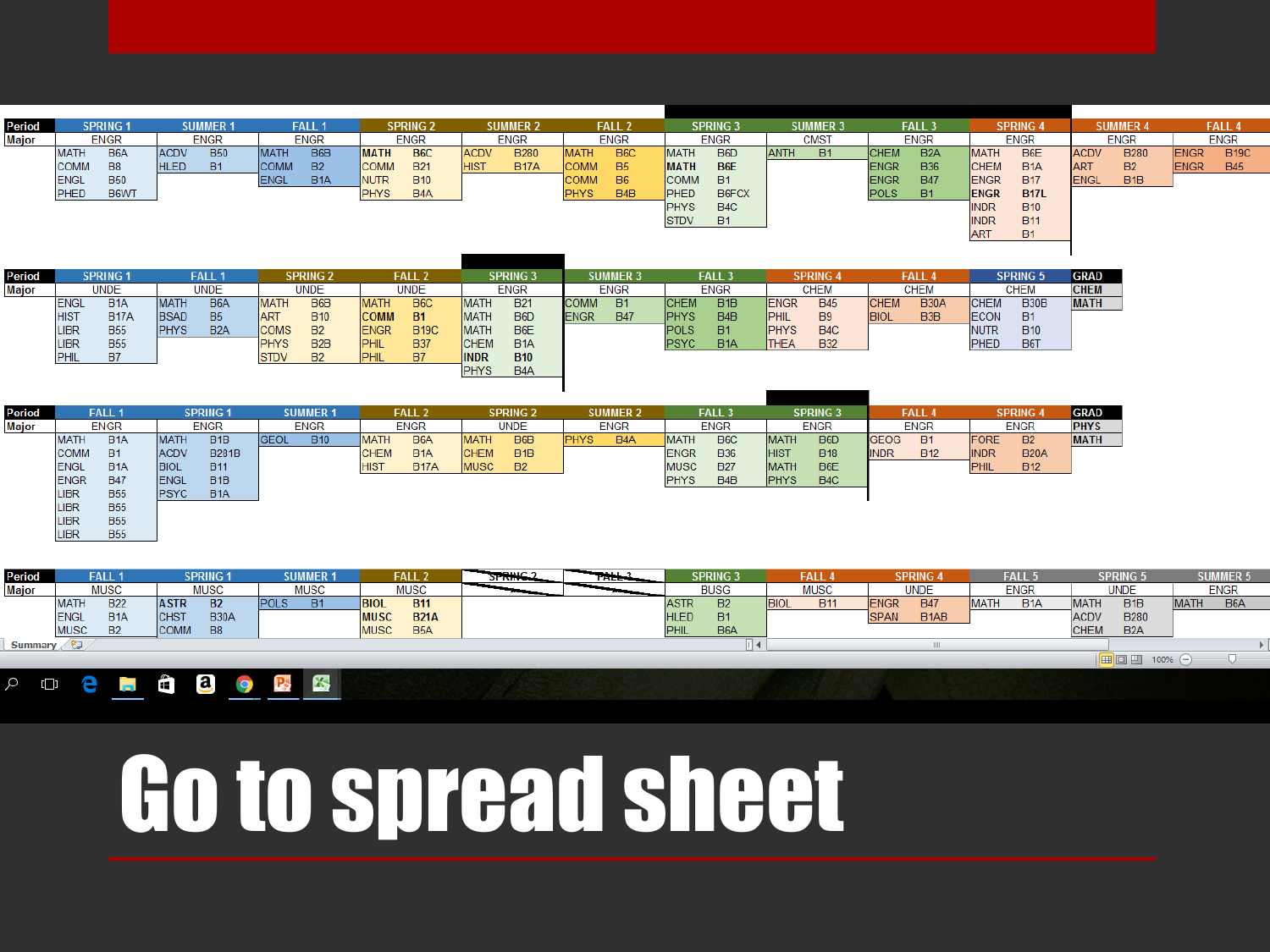| <b>Design Principles</b>                                                                                                                                                                                                                                                                          | <b>What BC has done</b>                                                                                                                                                                                                                                              |
|---------------------------------------------------------------------------------------------------------------------------------------------------------------------------------------------------------------------------------------------------------------------------------------------------|----------------------------------------------------------------------------------------------------------------------------------------------------------------------------------------------------------------------------------------------------------------------|
| 1. Every student's postsecondary<br>education begins with an intake process to<br>choose an academic direction and identify<br>the support needed to pass relevant credit-<br>bearing gateway courses in the first year.                                                                          | $\checkmark$ HS site visits<br>$\checkmark$ Renegade day<br>$\checkmark$ Specialized advisors<br>$\checkmark$ Cohort tracking<br>Get Focused Stay Focused<br>$\checkmark$ Dual Enrollment<br>$\checkmark$ Summer Bridge<br>$\checkmark$ Degreeworks<br>✔ Convocation |
| 2. Enrollment in college-level math and<br>English courses or course sequences<br>aligned with the student's program of<br>study is the default placement for the vast<br>majority of students.                                                                                                   | $\checkmark$ Registration strategies<br>$\checkmark$ Abbreviated SEP<br>$\checkmark$ STEM & MESA<br>$\checkmark$ Multiple Measures<br>$\checkmark$ Title 5 & ASTEP<br>$\checkmark$ Rural Initiatives & Rural Bridge                                                  |
| 3 Academic and nonacademic support is<br>provided in conjunction with gateway<br>courses in the student's academic or career<br>area of interest through co-requisite or<br>other models with evidence of success in<br>which supports are embedded in curricula<br>and instructional strategies. | $\checkmark$ Habits of Mind<br>$\checkmark$ Completion Coaches (MIH<br>Mentors)<br>$\checkmark$ SI, Writing Center, Tutoring<br>$\checkmark$ Math Tutor<br>$\checkmark$ STEM center<br>$\checkmark$ Library courses                                                  |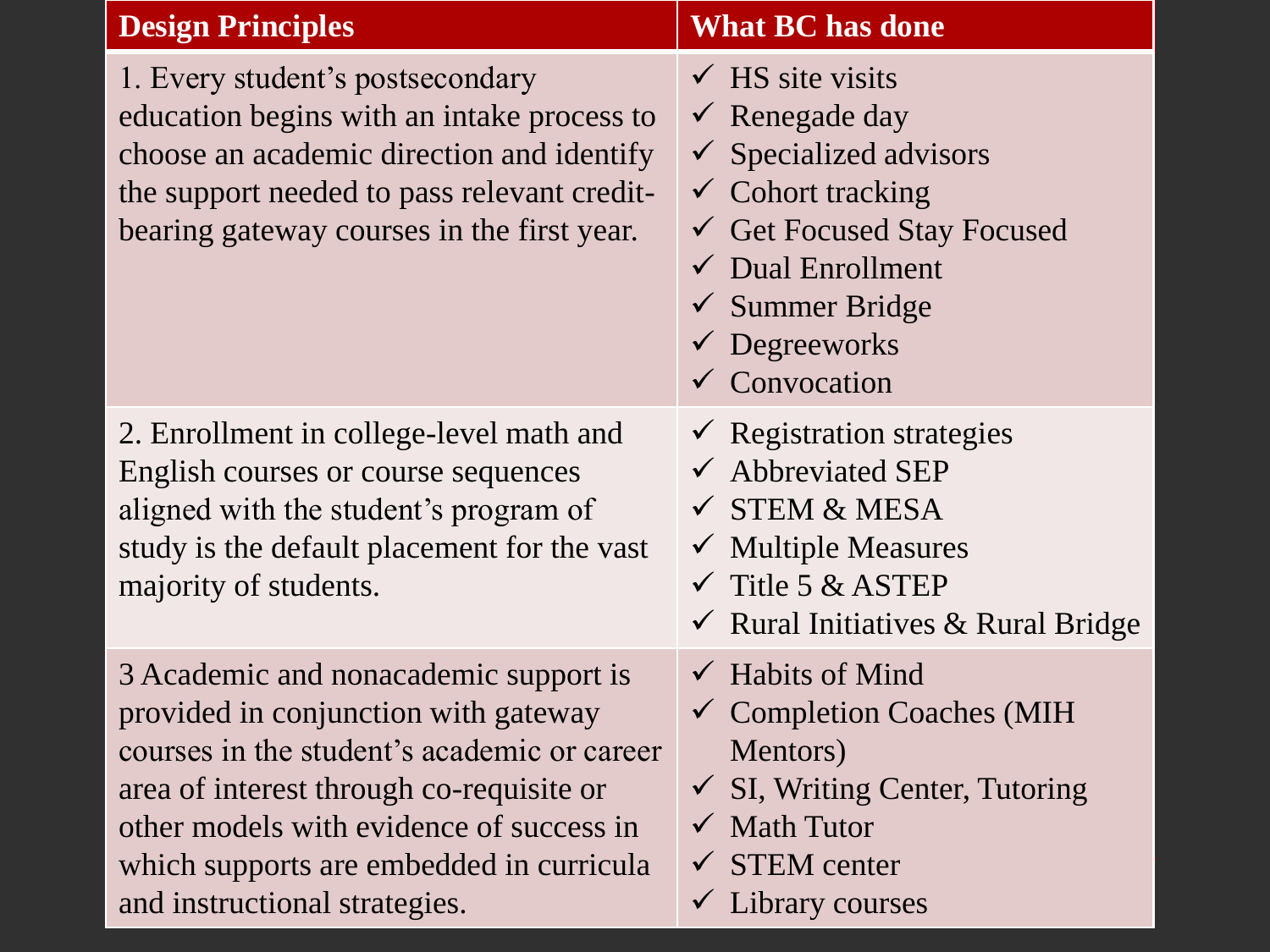## **CCC Scorecard data for five consecutive cohorts showing placement trends for cohorts ending 2015-16**

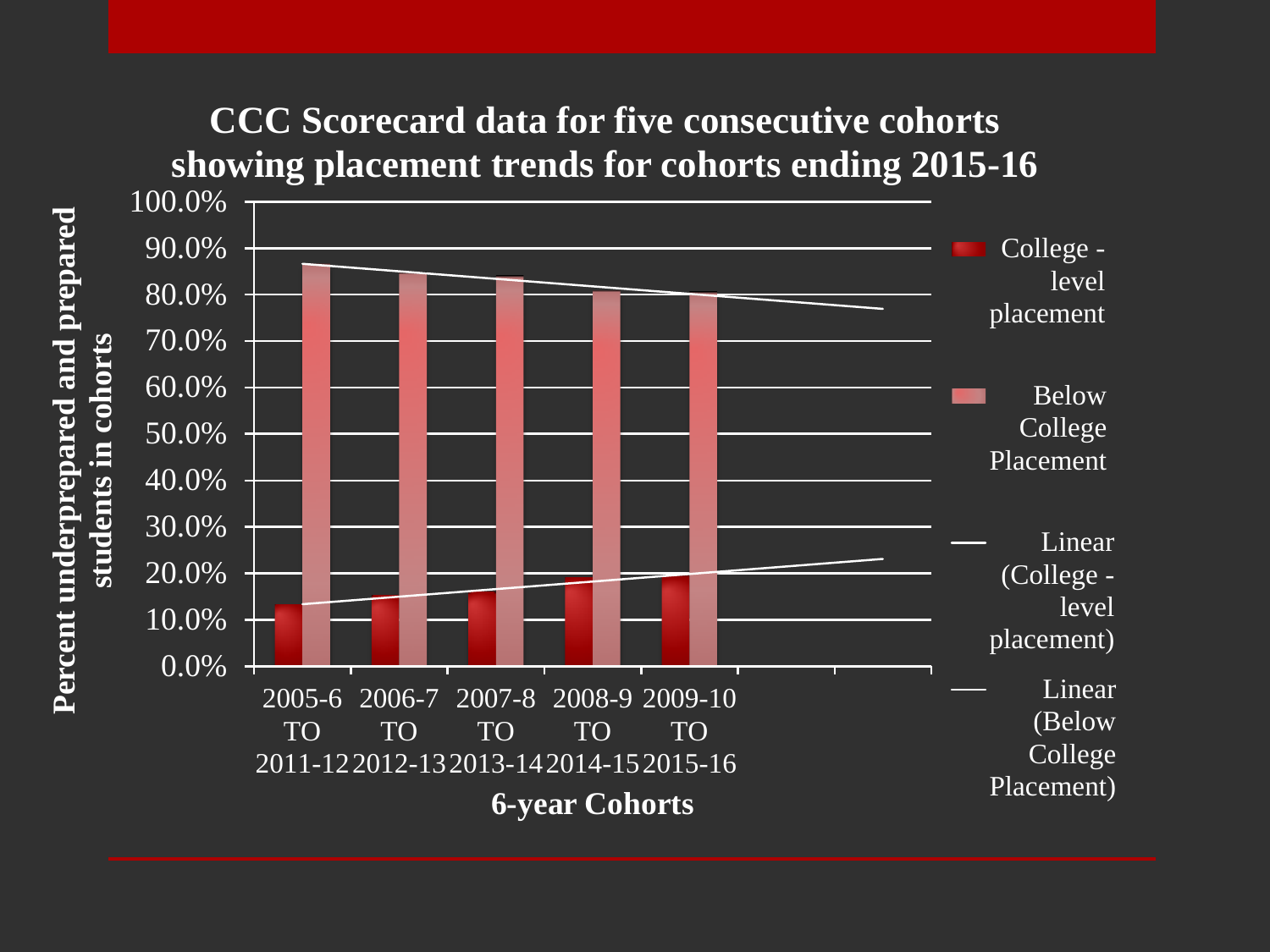4. Students for whom the default college-level course placement is not appropriate, even with additional mandatory support, are enrolled in rigorous, streamlined remediation options that align with the knowledge and skills required for success in gateway courses in their academic or career area of interest.

5. Every student is engaged with content of required gateway courses that is aligned with his or her academic program of study—especially in math.

6. Every student is supported to stay on track to a college credential, from intake forward, through the institution's use of effective mechanisms to generate, share, and act on academic performance and progression data.

## **Design Principles What BC has done**

- $\checkmark$  Accelerated Reading, English and Math
- $\checkmark$  Engl B53 & Math B65 Cohorts
- $\checkmark$  Compressed course work
- $\checkmark$  New Success Lab
- $\checkmark$  ACDV B72
- $\checkmark$  Multiple Measures
- $\checkmark$  Contextualized coursework
- $\checkmark$  Dual Enrollment
- $\checkmark$  Broadening gateway based on majors – e.g. Anatomy  $\&$ Physiology, Psychology, Accounting, Drafting etc
- $\checkmark$  Cohorts
- $\checkmark$  Early alert
- $\checkmark$  Starfish
- $\checkmark$  Equity AAMP & Hispanic Cohort
- $\checkmark$  Institutional Scorecard
- $\checkmark$  Vets, DSPS, EOPS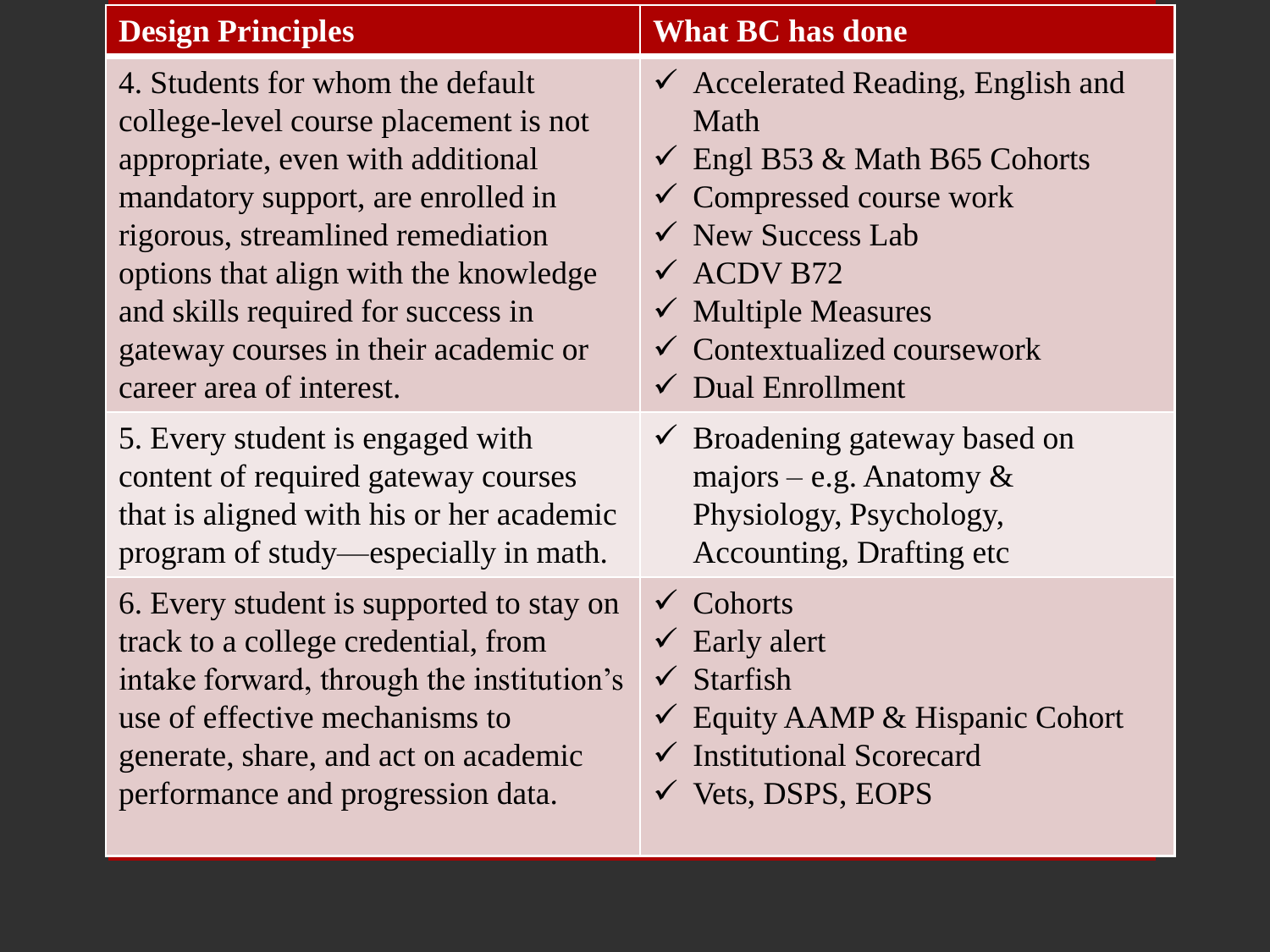### **Increasing Accelerated and Compressed Course Offerings 2013- 14 to 2015=16**



Number of Sections **Number of Sections**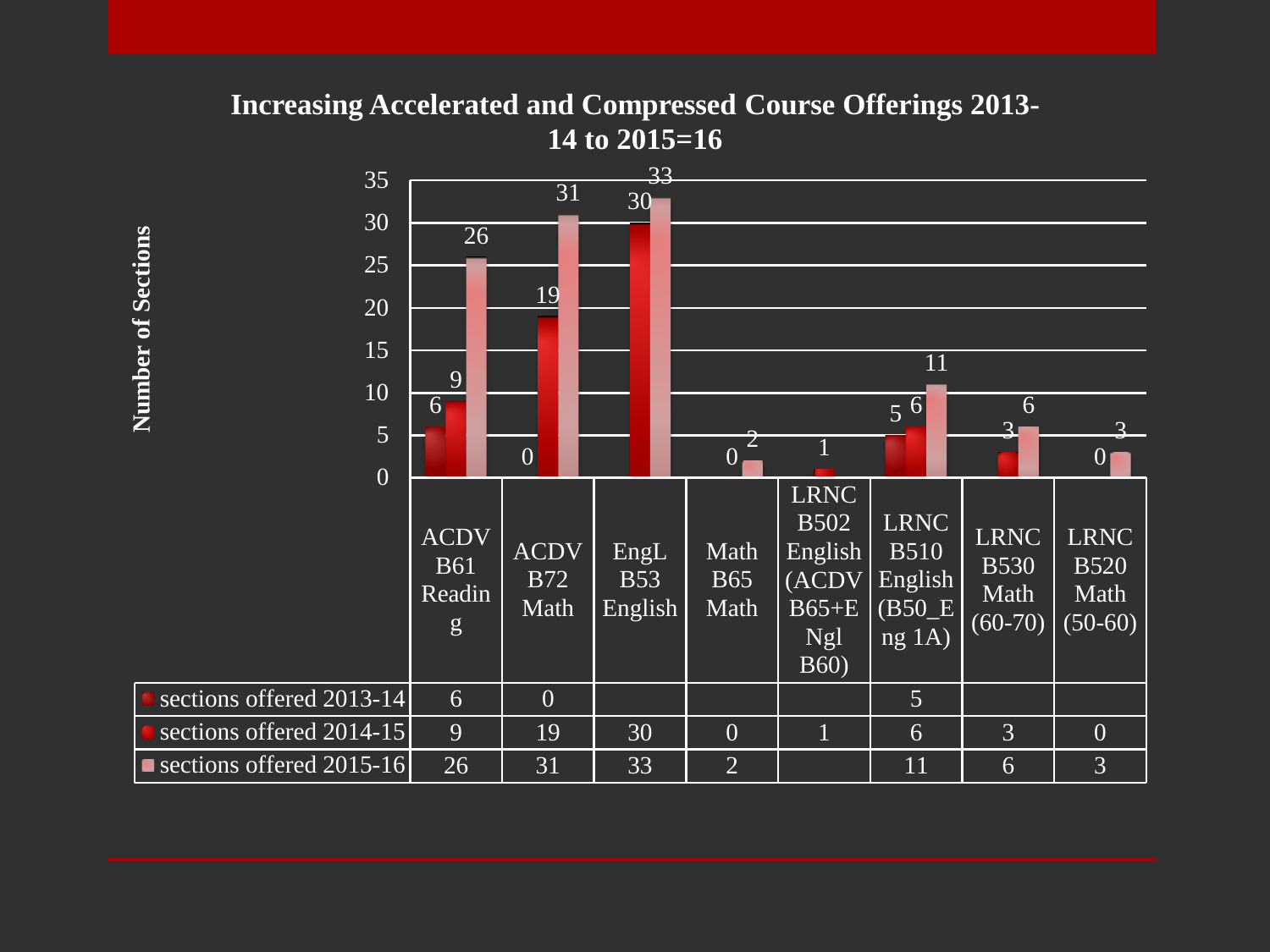### **Success for Three 2-year cohorts placed in Basic Skills Math 1 to 3 levels below Transfer**

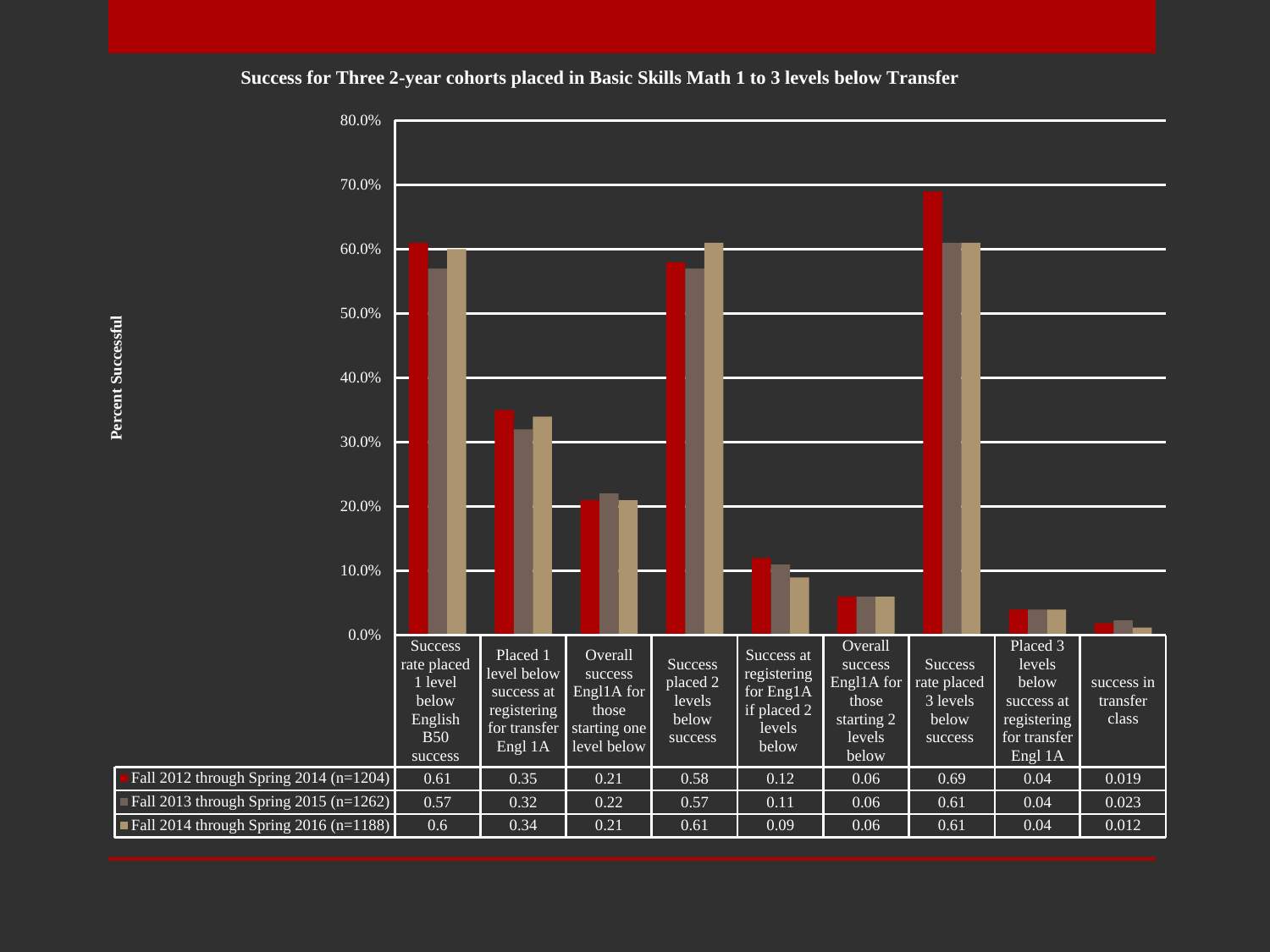## **Success for Three 2-year cohorts placed in Basic Skills English 1 to 3 levels below Transfer**